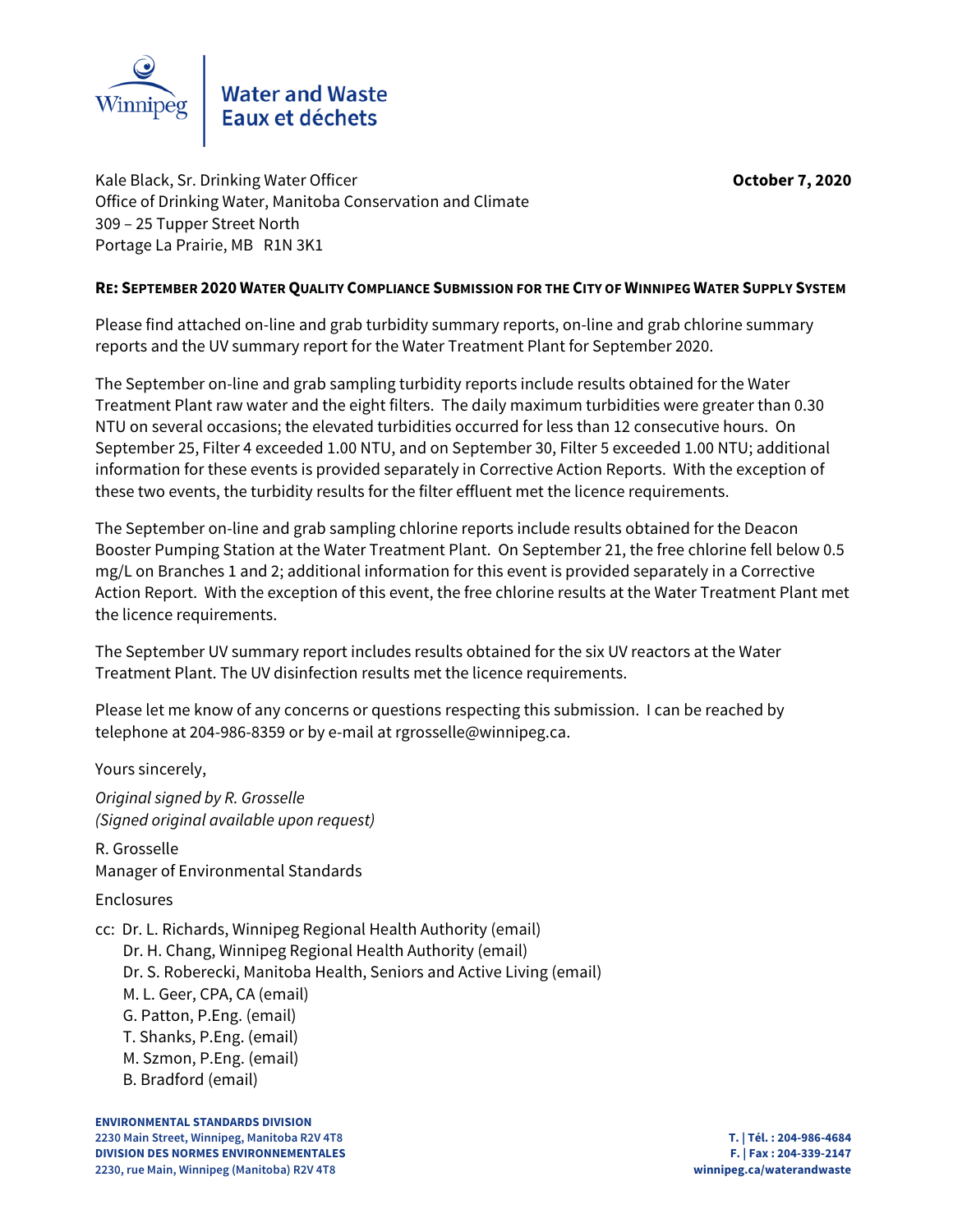

## **CITY OF WINNIPEG**

Water System Code: **252.00**

## WATER AND WASTE DEPARTMENTWATER SERVICES

Licence Number: **PWS-09-412-01**

### WATER TREATMENT PLANT TURBIDITY ON-LINE MONITORING REPORT

| September 2020                                                                                   | Turbidity (NTU) |           |              |      |              |           |              |      |              |      |              |      |              |                                                                                                                |              |      |              |  |  |
|--------------------------------------------------------------------------------------------------|-----------------|-----------|--------------|------|--------------|-----------|--------------|------|--------------|------|--------------|------|--------------|----------------------------------------------------------------------------------------------------------------|--------------|------|--------------|--|--|
|                                                                                                  | Raw             | Filter #1 |              |      | Filter #2    | Filter #3 |              |      | Filter #4    |      | Filter #5    |      | Filter #6    |                                                                                                                | Filter #7    |      | Filter #8    |  |  |
| Date                                                                                             | Avg             | Avg       | Max          | Avg  | Max          | Avg       | Max          | Avg  | Max          | Avg  | Max          | Avg  | Max          | Avg                                                                                                            | Max          | Avg  | Max          |  |  |
| 1/09/2020                                                                                        | 2.76            | 0.05      | 0.10         | 0.04 | 0.11         | 0.07      | 0.15         | 0.12 | 0.21         | 0.10 | 0.17         | 0.08 | 0.17         | 0.08                                                                                                           | 0.10         | 0.06 | 0.13         |  |  |
| 2/09/2020                                                                                        | 2.59            | 0.03      | 0.11         | 0.03 | 0.10         | 0.08      | 0.14         | 0.08 | 0.15         | 0.12 | 0.15         | 0.08 | 0.17         | 0.07                                                                                                           | 0.13         | 0.08 | 0.12         |  |  |
| 3/09/2020                                                                                        | 2.80            | 0.02      | 0.08         | 0.01 | 0.06         | 0.05      | 0.11         | 0.06 | 0.10         | 0.11 | 0.20         | 0.08 | 0.14         | 0.07                                                                                                           | 0.13         | 0.07 | 0.14         |  |  |
| 4/09/2020                                                                                        | 2.77            | 0.02      | 0.07         | 0.04 | 0.10         | 0.06      | 0.09         | 0.05 | 0.08         | 0.12 | 0.19         | 0.08 | 0.10         | 0.06                                                                                                           | 0.13         | 0.06 | 0.13         |  |  |
| 5/09/2020                                                                                        | 3.64            | 0.02      | 0.08         | 0.04 | 0.08         | 0.05      | 0.12         | 0.06 | 0.09         | 0.13 | 0.18         | 0.08 | 0.15         | 0.08                                                                                                           | 0.11         | 0.06 | 0.10         |  |  |
| 6/09/2020                                                                                        | 3.98            | 0.02      | 0.09         | 0.04 | 0.10         | 0.05      | 0.11         | 0.05 | 0.13         | 0.15 | 0.17         | 0.06 | 0.14         | 0.06                                                                                                           | 0.11         | 0.06 | 0.12         |  |  |
| 7/09/2020                                                                                        | 2.38            | 0.03      | 0.07         | 0.04 | 0.07         | 0.05      | 0.08         | 0.04 | 0.11         | 0.14 | 0.24         | 0.06 | 0.12         | 0.06                                                                                                           | 0.12         | 0.05 | 0.12         |  |  |
| 8/09/2020                                                                                        | 2.26            | 0.02      | 0.09         | 0.04 | 0.12         | 0.05      | 0.11         | 0.04 | 0.07         | 0.16 | 0.20         | 0.07 | 0.09         | 0.05                                                                                                           | 0.11         | 0.05 | 0.11         |  |  |
| 9/09/2020                                                                                        | 2.17            | 0.02      | 0.07         | 0.04 | 0.08         | 0.04      | 0.09         | 0.04 | 0.10         | 0.16 | 0.22         | 0.06 | 0.12         | 0.06                                                                                                           | 0.08         | 0.05 | 0.07         |  |  |
| 10/09/2020                                                                                       | 2.20            | 0.02      | 0.04         | 0.03 | 0.08         | 0.04      | 0.11         | 0.04 | 0.10         | 0.17 | 0.21         | 0.06 | 0.11         | 0.05                                                                                                           | 0.10         | 0.05 | 0.14         |  |  |
| 11/09/2020                                                                                       | 2.31            | 0.03      | 0.08         | 0.04 | 0.05         | 0.04      | 0.05         | 0.04 | 0.13         | 0.13 | 0.24         | 0.06 | 0.13         | 0.05                                                                                                           | 0.10         | 0.05 | 0.11         |  |  |
| 12/09/2020                                                                                       | 2.09            | 0.02      | 0.07         | 0.03 | 0.08         | 0.05      | 0.09         | 0.04 | 0.07         | 0.08 | 0.14         | 0.07 | 0.09         | 0.05                                                                                                           | 0.11         | 0.05 | 0.09         |  |  |
| 13/09/2020                                                                                       | 2.16            | 0.02      | 0.07         | 0.03 | 0.09         | 0.04      | 0.10         | 0.04 | 0.09         | 0.09 | 0.13         | 0.07 | 0.13         | 0.06                                                                                                           | 0.08         | 0.05 | 0.06         |  |  |
| 14/09/2020                                                                                       | 2.14            | 0.03      | 0.05         | 0.03 | 0.08         | 0.04      | 0.10         | 0.04 | 0.12         | 0.09 | 0.12         | 0.06 | 0.12         | 0.06                                                                                                           | 0.10         | 0.06 | 0.09         |  |  |
| 15/09/2020                                                                                       | 2.19            | 0.06      | 0.73         | 0.05 | 0.58         | 0.05      | 0.59         | 0.06 | 0.55         | 0.14 | 0.82         | 0.08 | 0.24         | 0.07                                                                                                           | 0.34         | 0.07 | 0.29         |  |  |
| 16/09/2020                                                                                       | 2.26            | 0.08      | 0.13         | 0.04 | 0.10         | 0.06      | 0.09         | 0.06 | 0.12         | 0.15 | 0.21         | 0.07 | 0.13         | 0.07                                                                                                           | 0.12         | 0.06 | 0.14         |  |  |
| 17/09/2020                                                                                       | 2.38            | 0.07      | 0.12         | 0.03 | 0.11         | 0.05      | 0.10         | 0.07 | 0.09         | 0.15 | 0.22         | 0.09 | 0.15         | 0.06                                                                                                           | 0.09         | 0.07 | 0.12         |  |  |
| 18/09/2020                                                                                       | 2.43            | 0.07      | 0.13         | 0.03 | 0.06         | 0.05      | 0.10         | 0.06 | 0.12         | 0.09 | 0.18         | 0.07 | 0.16         | 0.07                                                                                                           | 0.14         | 0.07 | 0.09         |  |  |
| 19/09/2020                                                                                       | 2.66            | 0.08      | 0.10         | 0.03 | 0.08         | 0.04      | 0.10         | 0.06 | 0.12         | 0.05 | 0.07         | 0.06 | 0.13         | 0.06                                                                                                           | 0.11         | 0.07 | 0.13         |  |  |
| 20/09/2020                                                                                       | 3.09            | 0.07      | 0.11         | 0.02 | 0.04         | 0.04      | 0.06         | 0.03 | 0.46         | 0.05 | 0.10         | 0.05 | 0.11         | 0.05                                                                                                           | 0.10         | 0.06 | 0.13         |  |  |
| 21/09/2020                                                                                       | 2.64            | 0.07      | 0.15         | 0.04 | 0.09         | 0.05      | 0.08         | 0.00 | 0.00         | 0.06 | 0.10         | 0.07 | 0.13         | 0.07                                                                                                           | 0.13         | 0.08 | 0.14         |  |  |
| 22/09/2020                                                                                       | 1.69            | 0.07      | 0.15         | 0.04 | 0.09         | 0.05      | 0.10         | 0.02 | 0.15         | 0.06 | 0.12         | 0.06 | 0.09         | 0.06                                                                                                           | 0.15         | 0.08 | 0.14         |  |  |
| 23/09/2020                                                                                       | 1.68            | 0.06      | 0.19         | 0.05 | 0.13         | 0.05      | 0.19         | 0.08 | 0.17         | 0.04 | 0.18         | 0.09 | 0.38         | 0.07                                                                                                           | 0.34         | 0.07 | 0.36         |  |  |
| 24/09/2020                                                                                       | 1.63            | 0.08      | 0.14         | 0.05 | 0.16         | 0.06      | 0.16         | 0.07 | 0.20         | 0.07 | 0.15         | 0.07 | 0.21         | 0.08                                                                                                           | 0.20         | 0.09 | 0.15         |  |  |
| 25/09/2020                                                                                       | 1.55            | 0.09      | 0.17         | 0.04 | 0.13         | 0.05      | 0.15         | 0.07 | 1.21         | 0.05 | 0.09         | 0.06 | 0.15         | 0.05                                                                                                           | 0.15         | 0.08 | 0.17         |  |  |
| 26/09/2020                                                                                       | 1.54            | 0.06      | 0.19         | 0.04 | 0.07         | 0.06      | 0.11         | 0.06 | 0.15         | 0.06 | 0.13         | 0.06 | 0.16         | 0.06                                                                                                           | 0.15         | 0.06 | 0.17         |  |  |
| 27/09/2020                                                                                       | 1.60            | 0.08      | 0.18         | 0.06 | 0.13         | 0.06      | 0.15         | 0.06 | 0.10         | 0.04 | 0.16         | 0.07 | 0.10         | 0.05                                                                                                           | 0.16         | 0.06 | 0.16         |  |  |
| 28/09/2020                                                                                       | 1.55            | 0.07      | 0.26         | 0.04 | 0.16         | 0.05      | 0.16         | 0.07 | 0.20         | 0.05 | 0.14         | 0.07 | 0.15         | 0.06                                                                                                           | 0.10         | 0.06 | 0.10         |  |  |
| 29/09/2020                                                                                       | 1.46            | 0.10      | 0.18         | 0.05 | 0.12         | 0.06      | 0.11         | 0.01 | 0.07         | 0.07 | 0.13         | 0.06 | 0.16         | 0.07                                                                                                           | 0.14         | 0.09 | 0.15         |  |  |
| 30/09/2020                                                                                       | 1.47            | 0.10      | 0.13         | 0.05 | 0.10         | 0.06      | 0.10         | O/L  | O/L          | 0.07 | 1.17         | 0.06 | 0.15         | 0.06                                                                                                           | 0.19         | 0.08 | 0.13         |  |  |
| Total Number of Measurements Taken, A:                                                           |                 |           | 12714        |      | 13444        |           | 13449        |      | 12130        |      | 15028        |      | 15110        |                                                                                                                | 14784        |      | 15834        |  |  |
| Turbidity Standard for Monitoring Location (NTU):<br>Number of Measurements Meeting Standard, B: |                 |           | 0.3<br>12704 |      | 0.3<br>13436 |           | 0.3<br>13441 |      | 0.3<br>12119 |      | 0.3<br>15006 |      | 0.3<br>15094 |                                                                                                                | 0.3<br>14758 |      | 0.3<br>15820 |  |  |
| Compliance with Turbidity Standard, C = B/A X 100%:                                              |                 |           | 99.921%      |      | 99.940%      |           | 99.941%      |      | 99.909%      |      | 99.854%      |      | 99.894%      |                                                                                                                | 99.824%      |      | 99.912%      |  |  |
| $O/L = Offline$                                                                                  |                 |           |              |      |              |           |              |      |              |      |              |      |              | File Path: N:\Water Treatment Branch\Administration\Reports\Regulatory Submissions\Turbidity\2020\09-September |              |      |              |  |  |

O/L = Offline

**Submitted By (Print):** 

D.Minor

Signature: Original signed D.Minor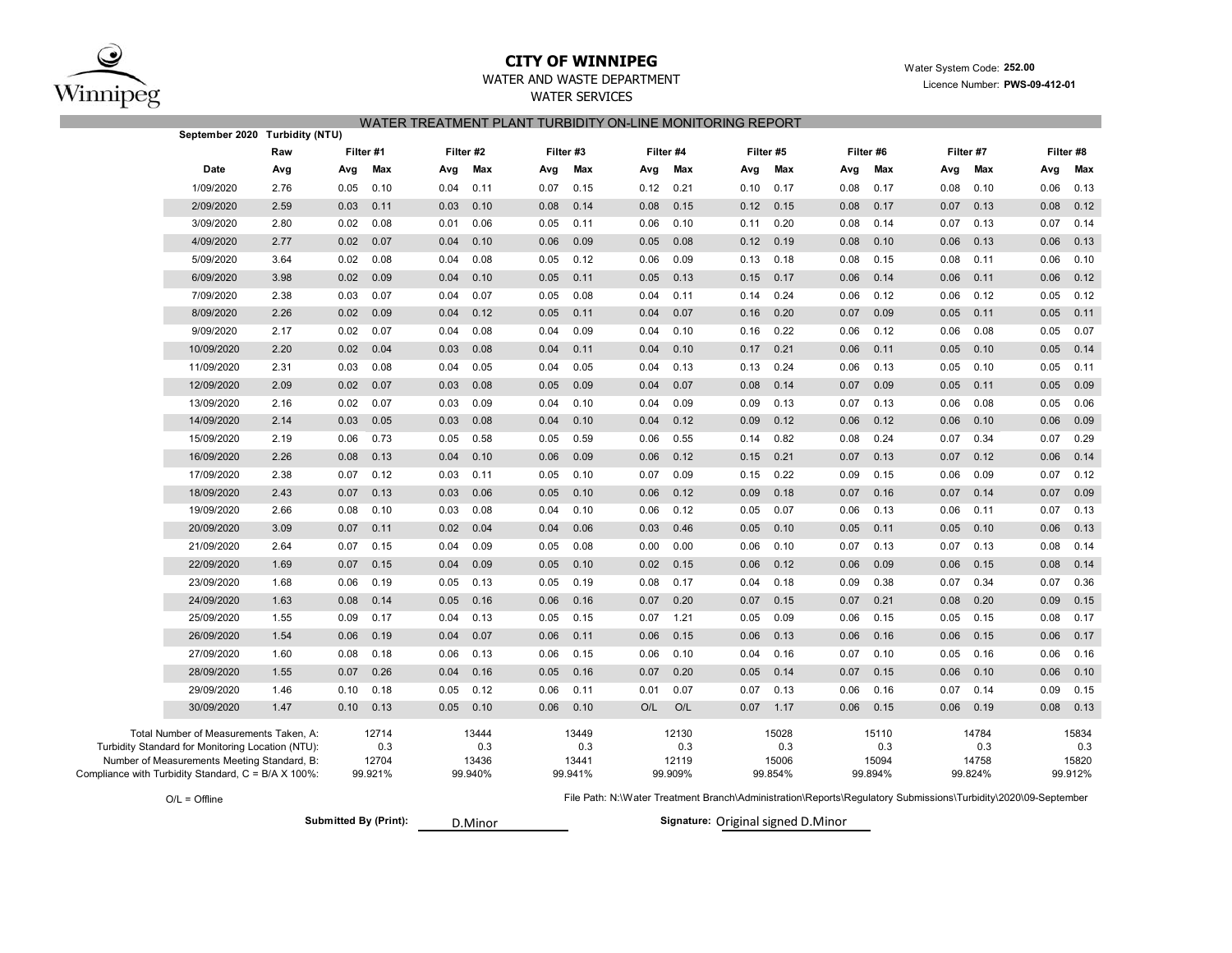

### CITY OF WINNIPEG WATER AND WASTE DEPARTMENT ENVIRONMENTAL STANDARDS DIVISION

### **WATER TREATMENT PLANT TURBIDITY GRAB MONITORING REPORT**

| Water System Code: 252.00                                | <b>Turbidity (NTU)</b> |                  |           |                 |           |                     |           |                 |           |                 |           |                 |                     |           |                 |           |                 |           |
|----------------------------------------------------------|------------------------|------------------|-----------|-----------------|-----------|---------------------|-----------|-----------------|-----------|-----------------|-----------|-----------------|---------------------|-----------|-----------------|-----------|-----------------|-----------|
| <b>Licence No. PWS-09-412-01</b>                         |                        |                  |           |                 |           |                     |           |                 |           |                 |           |                 |                     |           |                 |           |                 |           |
|                                                          |                        | <b>Raw Water</b> |           | <b>Filter 1</b> |           | Filter <sub>2</sub> |           | <b>Filter 3</b> |           | <b>Filter 4</b> |           | <b>Filter 5</b> | Filter <sub>6</sub> |           | <b>Filter 7</b> |           | <b>Filter 8</b> |           |
| Date                                                     | Analyser<br>Grab       |                  | Grab      | Analyser        | Grab      | Analyser            | Grab      | Analyser        | Grab      | Analyser        | Grab      | Analyser        | Grab                | Analyser  | Grab            | Analyser  | Grab            | Analyser  |
| 01-Sep-2020                                              | 2.00                   | 2.77             | 0.16      | 0.08            | 0.17      | 0.10                | 0.15      | 0.10            | 0.13      | 0.14            | 0.10      | 0.12            | 0.12                | 0.10      | 0.10            | 0.07      | 0.10            | 0.06      |
| 02-Sep-2020                                              | 2.07                   | NR*              | 0.12      | 0.04            | 0.11      | 0.03                | 0.16      | 0.11            | 0.15      | 0.10            | 0.11      | 0.13            | 0.17                | 0.14      | 0.11            | 0.08      | 0.11            | 0.07      |
| 03-Sep-2020                                              | 2.09                   | 2.08             | 0.10      | 0.03            | 0.10      | < 0.02              | 0.09      | 0.06            | 0.13      | 0.06            | 0.13      | 0.16            | 0.11                | 0.09      | OL              | <b>OL</b> | 0.15            | 0.10      |
| 04-Sep-2020                                              | 1.74                   | 2.73             | 0.16      | 0.04            | 0.11      | 0.05                | 0.10      | 0.06            | 0.11      | 0.06            | OL        | OL              | 0.10                | 0.09      | 0.12            | 0.06      | 0.09            | 0.05      |
| 05-Sep-2020                                              | <b>NS</b>              | <b>NS</b>        | <b>NS</b> | <b>NS</b>       | <b>NS</b> | <b>NS</b>           | <b>NS</b> | <b>NS</b>       | <b>NS</b> | <b>NS</b>       | <b>NS</b> | <b>NS</b>       | <b>NS</b>           | <b>NS</b> | <b>NS</b>       | <b>NS</b> | <b>NS</b>       | <b>NS</b> |
| 06-Sep-2020                                              | <b>NS</b>              | <b>NS</b>        | <b>NS</b> | <b>NS</b>       | <b>NS</b> | <b>NS</b>           | <b>NS</b> | <b>NS</b>       | <b>NS</b> | <b>NS</b>       | <b>NS</b> | <b>NS</b>       | <b>NS</b>           | <b>NS</b> | <b>NS</b>       | <b>NS</b> | <b>NS</b>       | <b>NS</b> |
| 07-Sep-2020                                              | <b>NS</b>              | <b>NS</b>        | <b>NS</b> | <b>NS</b>       | <b>NS</b> | <b>NS</b>           | <b>NS</b> | <b>NS</b>       | <b>NS</b> | <b>NS</b>       | <b>NS</b> | <b>NS</b>       | <b>NS</b>           | <b>NS</b> | <b>NS</b>       | <b>NS</b> | <b>NS</b>       | <b>NS</b> |
| 08-Sep-2020                                              | 2.03                   | 2.28             | 0.11      | 0.04            | 0.11      | 0.06                | 0.10      | 0.06            | 0.15      | 0.05            | 0.10      | 0.19            | 0.10                | 0.08      | 0.09            | 0.05      | 0.09            | 0.04      |
| 09-Sep-2020                                              | 1.70                   | 2.10             | 0.10      | 0.02            | 0.09      | 0.05                | 0.10      | 0.06            | 0.12      | 0.05            | 0.10      | 0.20            | 0.11                | 0.08      | 0.09            | 0.05      | 0.08            | 0.04      |
| 10-Sep-2020                                              | 1.94                   | 2.12             | 0.09      | 0.03            | 0.10      | 0.04                | 0.09      | 0.04            | 0.11      | 0.06            | 0.07      | 0.20            | 0.08                | 0.07      | 0.10            | 0.06      | 0.09            | 0.09      |
| 11-Sep-2020                                              | 1.81                   | 2.16             | 0.12      | 0.04            | 0.10      | 0.04                | 0.09      | 0.05            | 0.09      | 0.04            | 0.08      | 0.11            | 0.09                | 0.07      | 0.08            | 0.05      | OL              | OL        |
| 12-Sep-2020                                              | <b>NS</b>              | <b>NS</b>        | <b>NS</b> | <b>NS</b>       | <b>NS</b> | <b>NS</b>           | <b>NS</b> | <b>NS</b>       | <b>NS</b> | <b>NS</b>       | <b>NS</b> | <b>NS</b>       | <b>NS</b>           | <b>NS</b> | <b>NS</b>       | <b>NS</b> | <b>NS</b>       | <b>NS</b> |
| 13-Sep-2020                                              | <b>NS</b>              | <b>NS</b>        | <b>NS</b> | <b>NS</b>       | <b>NS</b> | <b>NS</b>           | <b>NS</b> | <b>NS</b>       | <b>NS</b> | <b>NS</b>       | <b>NS</b> | <b>NS</b>       | <b>NS</b>           | <b>NS</b> | <b>NS</b>       | <b>NS</b> | <b>NS</b>       | <b>NS</b> |
| 14-Sep-2020                                              | 1.62                   | 2.30             | 0.09      | 0.03            | 0.08      | 0.04                | 0.09      | 0.05            | 0.10      | 0.06            | 0.08      | 0.11            | 0.09                | 0.07      | 0.09            | 0.06      | 0.09            | 0.05      |
| 15-Sep-2020                                              | 1.65                   | 2.31             | 0.11      | 0.05            | 0.10      | 0.05                | 0.09      | 0.06            | 0.09      | 0.05            | 0.09      | 0.12            | 0.09                | 0.08      | 0.10            | 0.07      | 0.11            | 0.07      |
| 16-Sep-2020                                              | 1.72                   | 2.16             | 0.14      | 0.13            | 0.10      | 0.06                | 0.10      | 0.06            | 0.09      | 0.07            | 0.10      | 0.18            | 0.10                | 0.09      | 0.11            | 0.07      | 0.12            | 0.08      |
| 17-Sep-2020                                              | 1.40                   | 2.31             | 0.09      | 0.09            | 0.11      | 0.07                | 0.11      | 0.07            | 0.10      | 0.07            | 0.08      | 0.17            | 0.11                | 0.10      | 0.10            | 0.07      | 0.09            | 0.06      |
| 18-Sep-2020                                              | 1.55                   | 2.34             | 0.11      | 0.08            | 0.11      | 0.04                | OL        | OL              | 0.11      | 0.08            | 0.09      | 0.18            | 0.13                | 0.12      | 0.10            | 0.07      | 0.10            | 0.07      |
| 19-Sep-2020                                              | <b>NS</b>              | <b>NS</b>        | <b>NS</b> | <b>NS</b>       | <b>NS</b> | <b>NS</b>           | <b>NS</b> | <b>NS</b>       | <b>NS</b> | <b>NS</b>       | <b>NS</b> | <b>NS</b>       | <b>NS</b>           | <b>NS</b> | <b>NS</b>       | <b>NS</b> | <b>NS</b>       | <b>NS</b> |
| 20-Sep-2020                                              | <b>NS</b>              | <b>NS</b>        | <b>NS</b> | <b>NS</b>       | <b>NS</b> | <b>NS</b>           | <b>NS</b> | <b>NS</b>       | <b>NS</b> | <b>NS</b>       | <b>NS</b> | <b>NS</b>       | <b>NS</b>           | <b>NS</b> | <b>NS</b>       | <b>NS</b> | <b>NS</b>       | <b>NS</b> |
| 21-Sep-2020                                              | 1.38                   | 3.95             | 0.11      | 0.10            | 0.10      | 0.05                | 0.10      | 0.07            | OL        | OL              | 0.11      | 0.07            | 0.12                | 0.08      | 0.11            | 0.06      | 0.11            | 0.08      |
| 22-Sep-2020                                              | 1.31                   | 1.67             | 0.12      | 0.11            | 0.10      | 0.05                | 0.10      | 0.06            | 0.15      | 0.11            | 0.13      | 0.09            | 0.12                | 0.07      | 0.11            | 0.06      | 0.10            | 0.07      |
| 23-Sep-2020                                              | 1.28                   | 1.57             | 0.11      | 0.10            | 0.12      | 0.07                | 0.19      | 0.16            | 0.11      | 0.08            | 0.14      | 0.11            | 0.14                | 0.10      | 0.14            | 0.07      | 0.12            | 0.08      |
| 24-Sep-2020                                              | 1.20                   | 1.74             | 0.11      | 0.12            | OL        | OL                  | 0.10      | 0.08            | 0.14      | 0.12            | 0.13      | 0.10            | OL                  | <b>OL</b> | 0.14            | 0.10      | 0.13            | 0.10      |
| 25-Sep-2020                                              | 1.36                   | 1.49             | 0.11      | 0.10            | 0.14      | 0.04                | 0.10      | 0.07            | OL        | OL              | 0.11      | 0.07            | OL                  | <b>OL</b> | 0.18            | 0.11      | 0.14            | 0.09      |
| 26-Sep-2020                                              | <b>NS</b>              | <b>NS</b>        | <b>NS</b> | <b>NS</b>       | <b>NS</b> | <b>NS</b>           | <b>NS</b> | <b>NS</b>       | <b>NS</b> | <b>NS</b>       | <b>NS</b> | <b>NS</b>       | <b>NS</b>           | NS.       | <b>NS</b>       | <b>NS</b> | <b>NS</b>       | <b>NS</b> |
| 27-Sep-2020                                              | <b>NS</b>              | <b>NS</b>        | <b>NS</b> | <b>NS</b>       | <b>NS</b> | <b>NS</b>           | <b>NS</b> | <b>NS</b>       | <b>NS</b> | <b>NS</b>       | <b>NS</b> | <b>NS</b>       | <b>NS</b>           | <b>NS</b> | <b>NS</b>       | <b>NS</b> | <b>NS</b>       | <b>NS</b> |
| 28-Sep-2020                                              | 1.54                   | 1.50             | 0.11      | 0.11            | 0.11      | 0.06                | 0.12      | 0.09            | 0.14      | 0.10            | 0.12      | 0.07            | 0.13                | 0.09      | 0.11            | 0.07      | 0.11            | 0.08      |
| 29-Sep-2020                                              | 1.22                   | 1.44             | 0.11      | 0.11            | 0.11      | 0.07                | 0.11      | 0.07            | OL        | OL              | 0.13      | 0.08            | 0.18                | 0.11      | 0.14            | 0.07      | 0.15            | 0.08      |
| 30-Sep-2020                                              | 1.51                   | 1.43             | 0.10      | 0.11            | 0.09      | 0.06                | 0.09      | 0.07            | OL        | OL              | 0.09      | 0.09            | 0.11                | 0.08      | 0.11            | 0.07      | 0.10            | 0.08      |
| Total number of measurements taken, A:                   |                        |                  | 21        |                 | 20        |                     | 20        |                 | 17        |                 | 20        |                 | 19                  |           | 20              |           | 20              |           |
| <b>Turbidity Standard for Monitoring Location (NTU):</b> |                        |                  | 0.30      |                 | 0.30      |                     | 0.30      |                 | 0.30      |                 | 0.30      |                 | 0.30                |           | 0.30            |           | 0.30            |           |
| Number of measurements meeting standard, B:              |                        |                  | 21        |                 | 20        |                     | 20        |                 | 17        |                 | 20        |                 | 19                  |           | 20              |           | 20              |           |
| Compliance with Turbidity Standard, C= B/A X 100%:       |                        |                  | 100%      |                 | 100%      |                     | 100%      |                 | 100%      |                 | 100%      |                 | 100%                |           | 100%            |           | 100%            |           |

NS: No Sample NA: Not Analyzed OL: Off-Line NR: No Result IM: Instrument Maintenance

**Comments:**<br>NR\* - not representative. The raw water analyser is cleaned daily during warm water months because it is susceptible to frequent fouling.

**Authorized By: B. Bradford**

**7-Oct-20**

**H. Demchenko**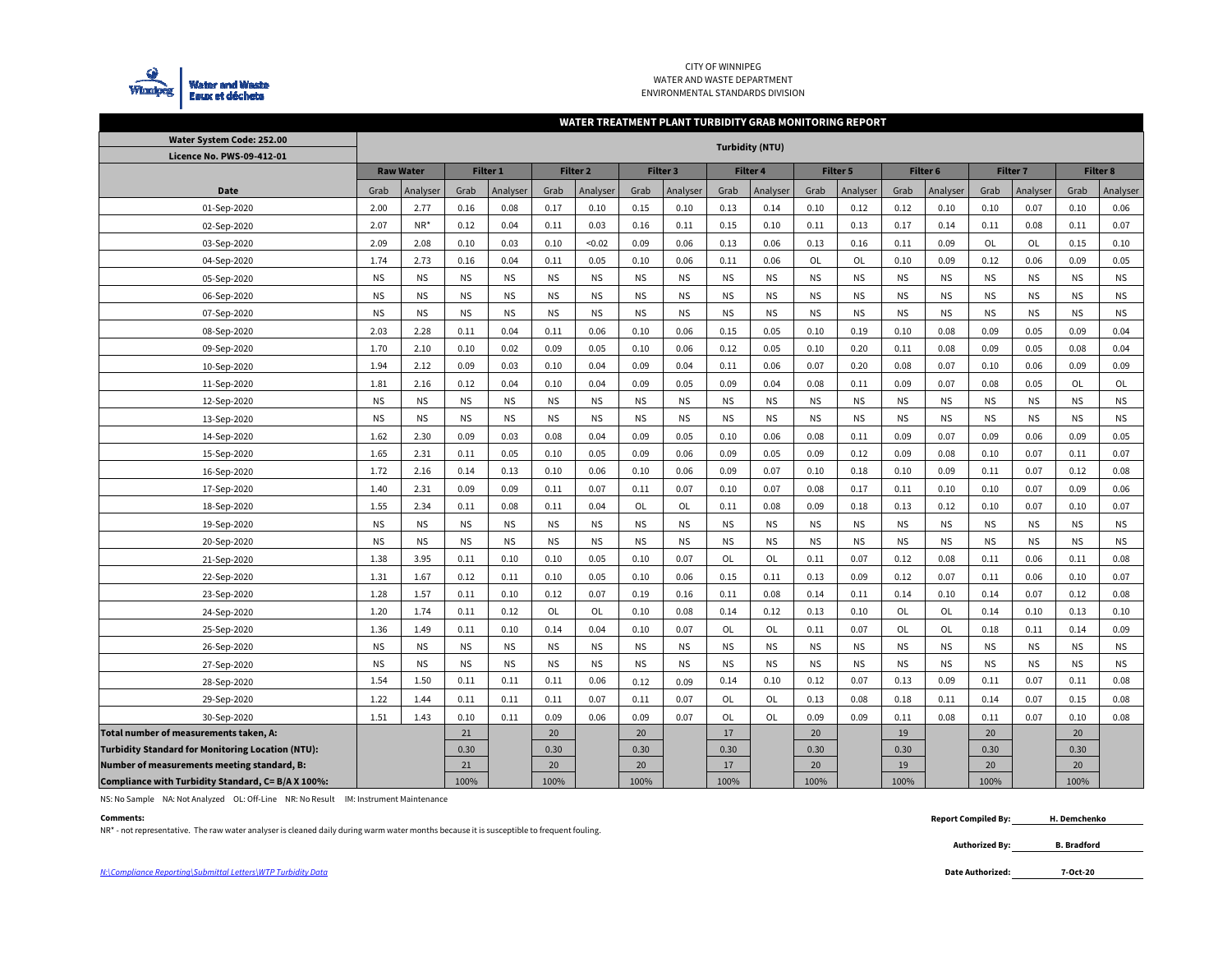

**City Of Winnipeg**

Water and Waste Department

Water Services

### Deacon Booster Pumping Station WATER TREATMENT PLANT FREE CHLORINE ON-LINE MONITORING REPORT

Water System Code: **252.00** Licence Number: **PWS-09-412-01**

Report Created: 01 October 2020 **Report Period: September 2020** Report Period: September 2020

|                                             |                                    | <b>BRANCH1</b><br>[mg/L] |                | <b>BRANCH2</b><br>[mg/L] |                |
|---------------------------------------------|------------------------------------|--------------------------|----------------|--------------------------|----------------|
|                                             | Date                               | Average                  | Minimum        | Average                  | Minimum        |
|                                             | 01/09/2020                         | 1.49                     | 1.30           | 1.58                     | 1.47           |
|                                             | 02/09/2020                         | 1.45                     | 1.24           | 1.55                     | 1.44           |
|                                             | 03/09/2020                         | 1.47                     | 1.25           | 1.53                     | 1.38           |
|                                             | 04/09/2020                         | 1.49                     | 1.21           | 1.60                     | 1.47           |
|                                             | 05/09/2020                         | 1.49                     | 1.19           | 1.57                     | 1.49           |
|                                             | 06/09/2020                         | 1.45                     | 1.23           | 1.47                     | 1.32           |
|                                             | 07/09/2020                         | 1.30                     | 1.03           | 1.32                     | 1.21           |
|                                             | 08/09/2020                         | 1.49                     | 1.21           | 1.40                     | 1.28           |
|                                             | 09/09/2020                         | 1.60                     | 1.21           | 1.53                     | 1.42           |
|                                             | 10/09/2020                         | 1.71                     | 1.58           | 1.73                     | 1.64           |
|                                             | 11/09/2020                         | 1.66                     | 1.55           | 1.73                     | 1.60           |
|                                             | 12/09/2020                         | 1.59                     | 1.47           | 1.62                     | 1.50           |
|                                             | 13/09/2020                         | 1.47                     | 1.36           | 1.51                     | 1.42           |
|                                             | 14/09/2020                         | 1.46                     | 1.34           | 1.50                     | 1.39           |
|                                             | 15/09/2020                         | 1.50                     | 1.17           | 1.67                     | 1.16           |
|                                             | 16/09/2020                         | 1.66                     | 1.39           | 1.80                     | 1.55           |
|                                             | 17/09/2020                         | 1.74                     | 1.64           | 1.83                     | 1.73           |
|                                             | 18/09/2020                         | 1.68                     | 1.54           | 1.77                     | 1.58           |
|                                             | 19/09/2020                         | 1.79                     | 1.70           | 1.91                     | 1.80           |
|                                             | 20/09/2020                         | 1.80                     | 1.67           | 1.93                     | 1.73           |
|                                             | 21/09/2020                         | 1.09                     | 0.38           | 1.20                     | 0.49           |
|                                             | 22/09/2020                         | O/L                      | O/L            | 1.43                     | 0.66           |
|                                             | 23/09/2020                         | O/L                      | O/L            | 1.21                     | 0.55           |
|                                             | 24/09/2020                         | O/L                      | O/L            | 1.38                     | 1.27           |
|                                             | 25/09/2020                         | O/L                      | O/L            | 1.28                     | 1.15           |
|                                             | 26/09/2020                         | O/L                      | O/L            | 1.24                     | 1.18           |
|                                             | 27/09/2020                         | O/L                      | O/L            | 1.20                     | 1.13           |
|                                             | 28/09/2020                         | O/L                      | O/L            | 1.30                     | 1.13           |
|                                             | 29/09/2020                         | O/L                      | O/L            | 1.40                     | 1.32           |
|                                             | 30/09/2020                         | 1.34                     | 1.31           | 1.46                     | 1.39           |
|                                             | $O/L =$ Offline                    |                          |                |                          |                |
|                                             | Total Number of Measurements, A:   |                          | 14940          |                          | 20859          |
|                                             | Minimum Free Chlorine Standard:    |                          | 0.5            |                          | 0.5            |
| Number of Measurements Meeting Standard, B: | COMPLIANCE, $C = B/A \times 100\%$ |                          | 14787<br>98.98 |                          | 20835<br>99.88 |

File Path: N:\Water Treatment Branch\Administration\Reports\Regulatory Submissions\Chlorine\2020\09-September

Submitted By (Print): D.Minor

Signature: Original signed by D.Minor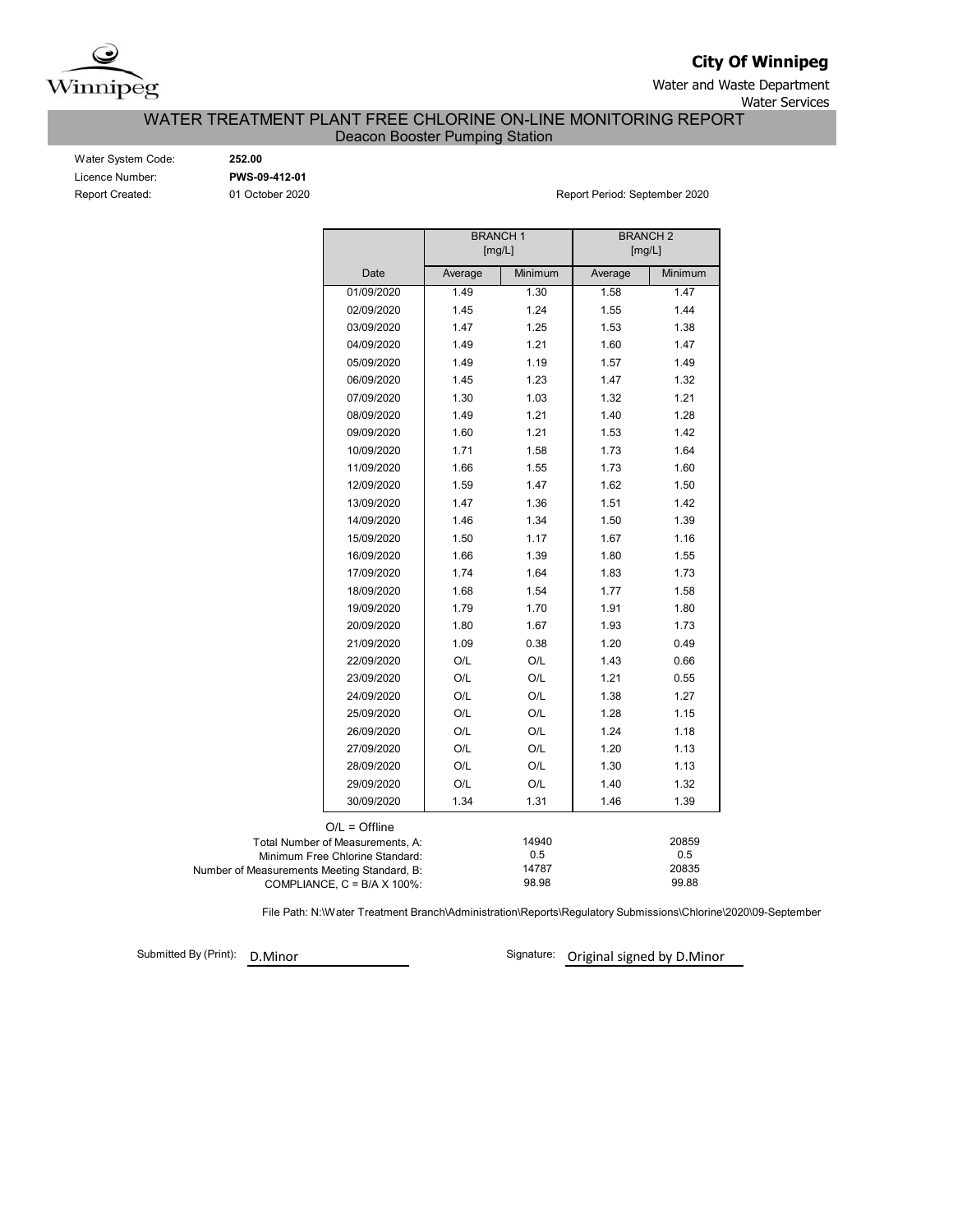| <b>Winnipeg</b>                        | <b>Water and Waste</b><br><b>Eaux et déchets</b>  |          | WATER AND WASTE DEPARTMENT                                                                                                                                | ENVIRONMENTAL STANDARDS DIVISION |          |                             |                                 |  |  |  |  |  |  |  |  |
|----------------------------------------|---------------------------------------------------|----------|-----------------------------------------------------------------------------------------------------------------------------------------------------------|----------------------------------|----------|-----------------------------|---------------------------------|--|--|--|--|--|--|--|--|
| <b>Water System Code: 252.00</b>       |                                                   |          | WATER TREATMENT PLANT CHLORINE GRAB MONITORING REPORT<br><b>Deacon Booster Pumping Station Branch 1</b><br><b>Deacon Booster Pumping Station Branch 2</b> |                                  |          |                             |                                 |  |  |  |  |  |  |  |  |
| <b>Licence No. PWS-09-412-01</b>       |                                                   |          | <b>Free Chlorine (mg/L)</b>                                                                                                                               | <b>Total Chlorine</b><br>(mg/L)  |          | <b>Free Chlorine (mg/L)</b> | <b>Total Chlorine</b><br>(mg/L) |  |  |  |  |  |  |  |  |
|                                        | <b>Date</b>                                       | Analyser | Grab                                                                                                                                                      | Grab                             | Analyser | Grab                        | Grab                            |  |  |  |  |  |  |  |  |
|                                        | 01-Sep-2020                                       | 1.37     | 1.35                                                                                                                                                      | 1.60                             | 1.55     | 1.50                        | 1.70                            |  |  |  |  |  |  |  |  |
|                                        | 02-Sep-2020                                       | 1.35     | 1.40                                                                                                                                                      | 1.57                             | 1.53     | 1.50                        | 1.72                            |  |  |  |  |  |  |  |  |
|                                        | 03-Sep-2020                                       | 1.43     | 1.45                                                                                                                                                      | 1.62                             | 1.47     | 1.40                        | 1.69                            |  |  |  |  |  |  |  |  |
|                                        | 04-Sep-2020                                       | 1.63     | 1.60                                                                                                                                                      | 1.81                             | 1.76     | 1.67                        | 1.84                            |  |  |  |  |  |  |  |  |
|                                        | 05-Sep-2020                                       | ns       | ns                                                                                                                                                        | ns                               | ns       | ns                          | ns                              |  |  |  |  |  |  |  |  |
|                                        | 06-Sep-2020                                       | ns       | ns                                                                                                                                                        | ns                               | ns       | ns                          | ns                              |  |  |  |  |  |  |  |  |
|                                        | 07-Sep-2020                                       | ns       | ns                                                                                                                                                        | ns                               | ns       | ns                          | ns                              |  |  |  |  |  |  |  |  |
|                                        | 08-Sep-2020                                       | 1.41     | 1.40                                                                                                                                                      | 1.57                             | 1.33     | 1.42                        | 1.59                            |  |  |  |  |  |  |  |  |
|                                        | 09-Sep-2020                                       | 1.72     | 1.54                                                                                                                                                      | 1.72                             | 1.52     | 1.62                        | 1.80                            |  |  |  |  |  |  |  |  |
|                                        | 10-Sep-2020                                       | 1.72     | 1.73                                                                                                                                                      | 1.97                             | 1.79     | 1.83                        | 2.00                            |  |  |  |  |  |  |  |  |
|                                        | 11-Sep-2020                                       | 1.70     | 1.64                                                                                                                                                      | 1.93                             | 1.81     | 1.74                        | 1.98                            |  |  |  |  |  |  |  |  |
|                                        | 12-Sep-2020                                       | ns       | ns                                                                                                                                                        | ns                               | ns       | ns                          | ns                              |  |  |  |  |  |  |  |  |
|                                        | 13-Sep-2020                                       | ns       | ns                                                                                                                                                        | ns                               | ns       | ns                          | ns                              |  |  |  |  |  |  |  |  |
|                                        | 14-Sep-2020                                       | 1.48     | 1.53                                                                                                                                                      | 1.76                             | 1.47     | 1.53                        | 1.76                            |  |  |  |  |  |  |  |  |
|                                        | 15-Sep-2020                                       | 1.44     | 1.48                                                                                                                                                      | 1.72                             | 1.45     | 1.53                        | 1.75                            |  |  |  |  |  |  |  |  |
|                                        | 16-Sep-2020                                       | 1.73     | 1.70                                                                                                                                                      | 1.92                             | 1.89     | 1.85                        | 2.12                            |  |  |  |  |  |  |  |  |
|                                        | 17-Sep-2020                                       | 1.78     | 1.77                                                                                                                                                      | 1.97                             | 1.89     | 1.88                        | 2.16                            |  |  |  |  |  |  |  |  |
|                                        | 18-Sep-2020                                       | 1.59     | 1.63                                                                                                                                                      | 1.84                             | 1.64     | 1.73                        | 2.00                            |  |  |  |  |  |  |  |  |
|                                        | 19-Sep-2020                                       | ns       | ns                                                                                                                                                        | ns                               | ns       | ns                          | ns                              |  |  |  |  |  |  |  |  |
|                                        | 20-Sep-2020                                       | ns       | ns                                                                                                                                                        | ns                               | ns       | ns                          | ns                              |  |  |  |  |  |  |  |  |
|                                        | 21-Sep-2020                                       | 1.50     | 1.50                                                                                                                                                      | 1.70                             | 1.58     | 1.55                        | 1.73                            |  |  |  |  |  |  |  |  |
|                                        | 22-Sep-2020                                       | ns       | ns                                                                                                                                                        | ns                               | 1.58     | 1.63                        | 1.88                            |  |  |  |  |  |  |  |  |
|                                        | 23-Sep-2020                                       | ns       | ns                                                                                                                                                        | ns                               | 1.34     | 1.37                        | 1.55                            |  |  |  |  |  |  |  |  |
|                                        | 24-Sep-2020                                       | ns       | ns                                                                                                                                                        | ns                               | 1.35     | 1.33                        | 1.61                            |  |  |  |  |  |  |  |  |
|                                        | 25-Sep-2020                                       | ns       | ns                                                                                                                                                        | ns                               | 1.22     | 1.31                        | 1.48                            |  |  |  |  |  |  |  |  |
|                                        | 26-Sep-2020                                       | ns       | ns                                                                                                                                                        | ns                               | ns       | ns                          | ns                              |  |  |  |  |  |  |  |  |
|                                        | 27-Sep-2020                                       | ns       | ns                                                                                                                                                        | ns                               | ns       | ns                          | ns                              |  |  |  |  |  |  |  |  |
|                                        | 28-Sep-2020                                       | ns       | ns                                                                                                                                                        | ns                               | 1.37     | 1.32                        | 1.55                            |  |  |  |  |  |  |  |  |
|                                        | 29-Sep-2020                                       | ns       | ns                                                                                                                                                        | ns                               | 1.42     | 1.39                        | 1.58                            |  |  |  |  |  |  |  |  |
|                                        | 30-Sep-2020                                       | 1.33     | 1.33                                                                                                                                                      | 1.59                             | 1.47     | 1.46                        | 1.68                            |  |  |  |  |  |  |  |  |
| Total number of measurements taken, A: |                                                   |          | 15                                                                                                                                                        |                                  |          | 21                          |                                 |  |  |  |  |  |  |  |  |
|                                        | Chlorine Standard for Monitoring Location (mg/L): |          | 0.50                                                                                                                                                      |                                  |          | 0.50                        |                                 |  |  |  |  |  |  |  |  |
|                                        | Number of measurements meeting standard, B:       |          | 15                                                                                                                                                        |                                  |          | 21                          |                                 |  |  |  |  |  |  |  |  |

 CITY OF WINNIPEG WATER AND WASTE DEPARTMENT

**Compliance with Chlorine Standard, C= B/A X 100%:** 100% 100%

NS: No Sample NA: Not Analyzed OL: Off-Line NR: No Result IM: Instrument Maintenance

<u>ବ</u>

| Comments:                                                           | <b>Report Compiled By:</b> | H. Demchenko       |  |
|---------------------------------------------------------------------|----------------------------|--------------------|--|
| Branch I was offline for maintenance from September 22 to 30, 2020. |                            |                    |  |
|                                                                     | <b>Authorized By:</b>      | <b>B.</b> Bradford |  |

N:\Compliance Reporting\Submittal Letters\WTP Chlorine Data

Date Authorized: 7-Oct-20